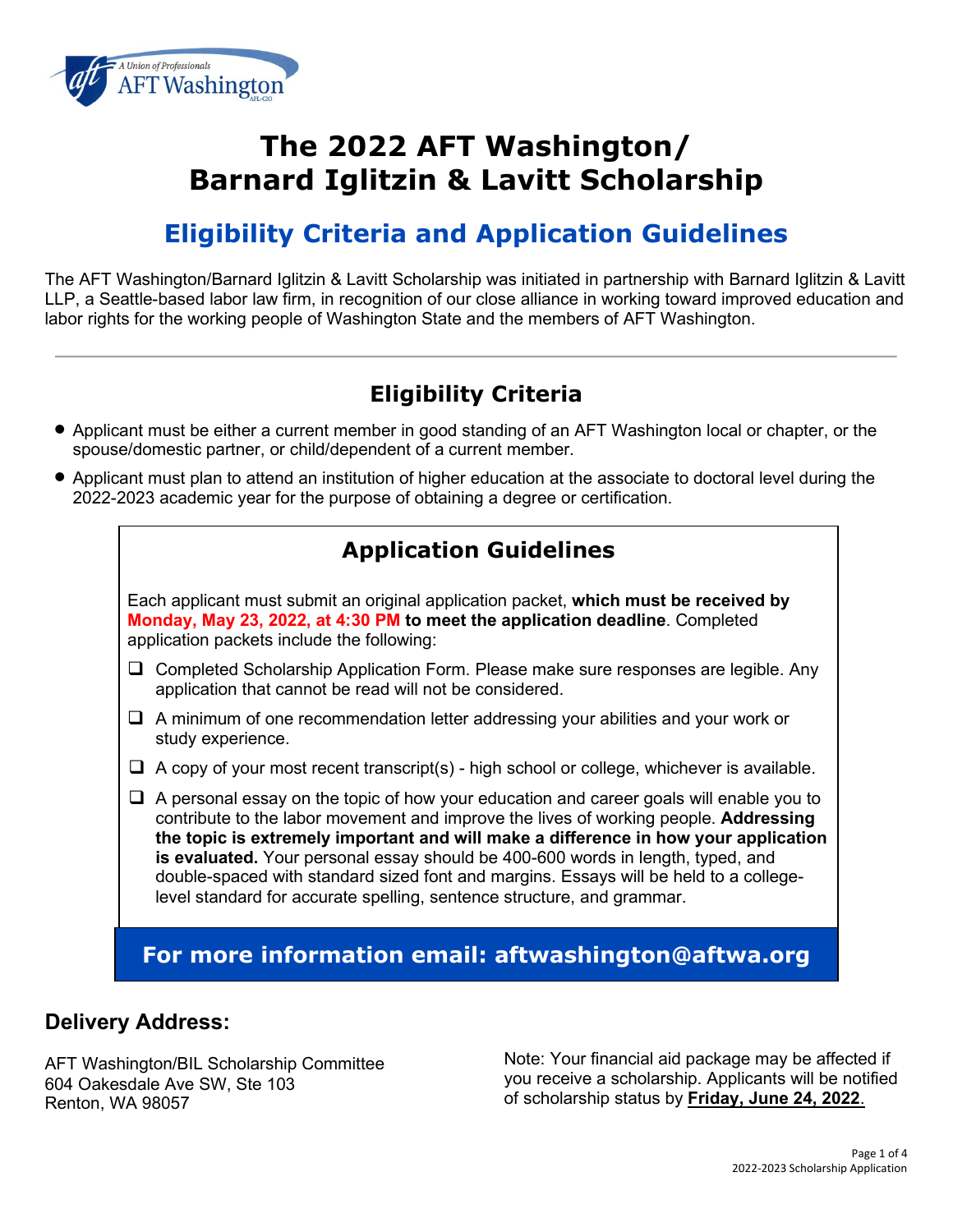# **The 2022 - 2023 AFT Washington/Barnard Iglitzin & Lavitt Scholarship**

The AFT Washington/Barnard Iglitzin & Lavitt Scholarship was initiated in partnership with Barnard Iglitzin & Lavitt LLP, a Seattle-based labor law firm, in recognition of our close alliance in working toward improved education and labor rights for the working people of Washington State and the members of AFT Washington.

At least two scholarships in the amount of \$1,500 each will be **distributed when the scholarship winners send a copy of their 2022-2023 college acceptance letter or enrollment confirmation** to the address below.

#### **Checklist of Application Materials Please submit your completed, original application packet. The packet must include the items listed under the Application Guidelines.**  $\Box$  Scholarship Application Form  $\Box$  Recommendations  $\Box$  Transcript  $\Box$  Personal Essay **Submit original application materials to:** AFT Washington/BIL Scholarship **Committee** 604 Oakesdale Ave SW, Ste 103 Renton, WA 98057 **Applications and supporting documents must be RECEIVED in the AFT Washington office NO LATER THAN 4:30 PM on Monday, May 23, 2022. Scholarship Application Name**   $\_$  , and the set of the set of the set of the set of the set of the set of the set of the set of the set of the set of the set of the set of the set of the set of the set of the set of the set of the set of the set of th (PLEASE PRINT) LAST CHEASE AND LAST FIRST FIRST AND LAST M.I.  **Address \_\_\_\_\_\_\_\_\_\_\_\_\_\_\_\_\_\_\_\_\_\_\_\_\_\_\_\_\_\_\_\_\_\_\_\_\_\_\_\_\_\_\_\_\_\_\_\_\_\_\_\_\_\_\_\_\_\_\_\_\_\_\_\_\_\_\_\_\_\_\_\_\_\_\_\_\_\_\_\_\_\_\_\_\_\_\_\_\_** STREET CITY CITY THE STREET STREET AND THE STREET AND THE STREET AND THE STREET AND THE STREET AND THE STREET  **Home Phone** ( ) \_\_\_\_\_\_\_\_\_\_\_\_\_\_\_\_\_\_\_\_\_\_\_\_\_ **Cell Phone** ( ) \_\_\_\_\_\_\_\_\_\_\_\_\_\_\_\_\_\_\_\_\_\_\_\_ **Home Email Example 20 and 20 and 20 and 20 and 20 and 20 and 20 and 20 and 20 and 20 and 20 and 20 and 20 and 20 and 20 and 20 and 20 and 20 and 20 and 20 and 20 and 20 and 20 and 20 and 20 and 20 and 20 and 20 and 20 a** Are you a member of an AFT Washington local? Yes No If yes, give your local name and number:  $\_$  , and the set of the set of the set of the set of the set of the set of the set of the set of the set of the set of the set of the set of the set of the set of the set of the set of the set of the set of the set of th If no, give the name of your spouse, domestic partner, parent, or guardian who is an AFT Washington local member:  $\frac{1}{2}$  ,  $\frac{1}{2}$  ,  $\frac{1}{2}$  ,  $\frac{1}{2}$  ,  $\frac{1}{2}$  ,  $\frac{1}{2}$  ,  $\frac{1}{2}$  ,  $\frac{1}{2}$  ,  $\frac{1}{2}$  ,  $\frac{1}{2}$  ,  $\frac{1}{2}$  ,  $\frac{1}{2}$  ,  $\frac{1}{2}$  ,  $\frac{1}{2}$  ,  $\frac{1}{2}$  ,  $\frac{1}{2}$  ,  $\frac{1}{2}$  ,  $\frac{1}{2}$  ,  $\frac{1$  AFT Washington local name and number of the person named above: \_\_\_\_\_\_\_\_\_\_\_\_\_\_\_\_\_\_\_\_\_\_\_\_\_\_\_\_\_\_\_\_\_\_\_\_\_ If you're not sure of the local name and number, you can find it on our website:<http://wa.aft.org/locals>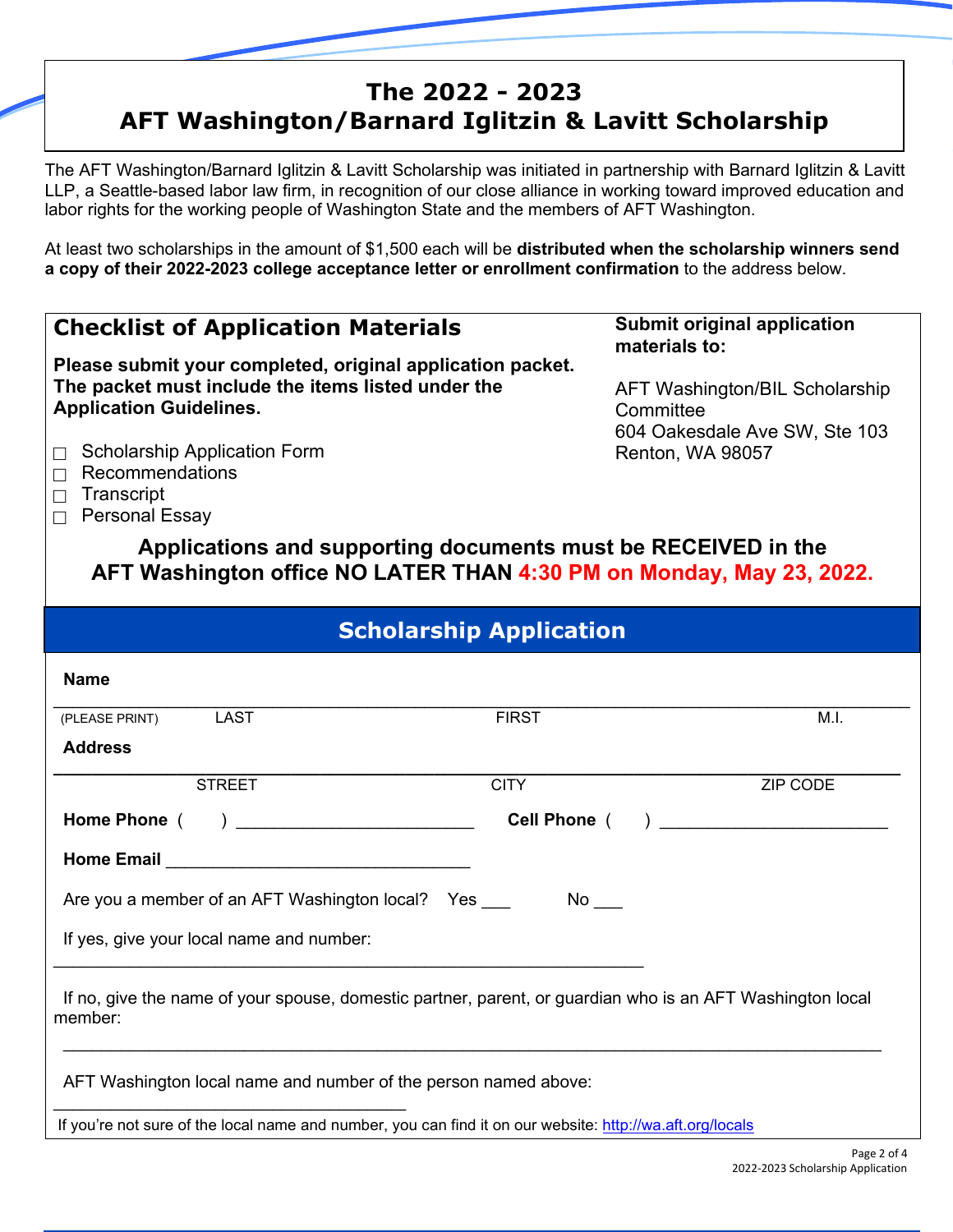| 1. What college do you plan to attend during the 2022-2023 academic year?                                                                                                                                          |                             |  |
|--------------------------------------------------------------------------------------------------------------------------------------------------------------------------------------------------------------------|-----------------------------|--|
|                                                                                                                                                                                                                    |                             |  |
| 2. What is your intended field of study, what type of degree or certificate are you are going for, and what are your<br>current career goals?                                                                      |                             |  |
|                                                                                                                                                                                                                    |                             |  |
|                                                                                                                                                                                                                    |                             |  |
|                                                                                                                                                                                                                    |                             |  |
|                                                                                                                                                                                                                    |                             |  |
|                                                                                                                                                                                                                    |                             |  |
| 3. What is your current cumulative high school or college GPA?                                                                                                                                                     |                             |  |
| If you do not have this information, please explain:                                                                                                                                                               |                             |  |
|                                                                                                                                                                                                                    |                             |  |
| Please list the volunteer experience, club participation, leadership organizations, and/or community service<br>activities you have been involved in over the last two years and your approximate hours per month: |                             |  |
| Activity                                                                                                                                                                                                           | Approximate hours per month |  |
|                                                                                                                                                                                                                    |                             |  |
|                                                                                                                                                                                                                    |                             |  |
|                                                                                                                                                                                                                    |                             |  |
|                                                                                                                                                                                                                    |                             |  |
|                                                                                                                                                                                                                    |                             |  |
| <b>Employment Experience</b>                                                                                                                                                                                       |                             |  |
| Please write a brief statement about your employment experiences. Continue on the next page.                                                                                                                       |                             |  |

 $\Gamma$ 

 $\overline{\phantom{a}}$